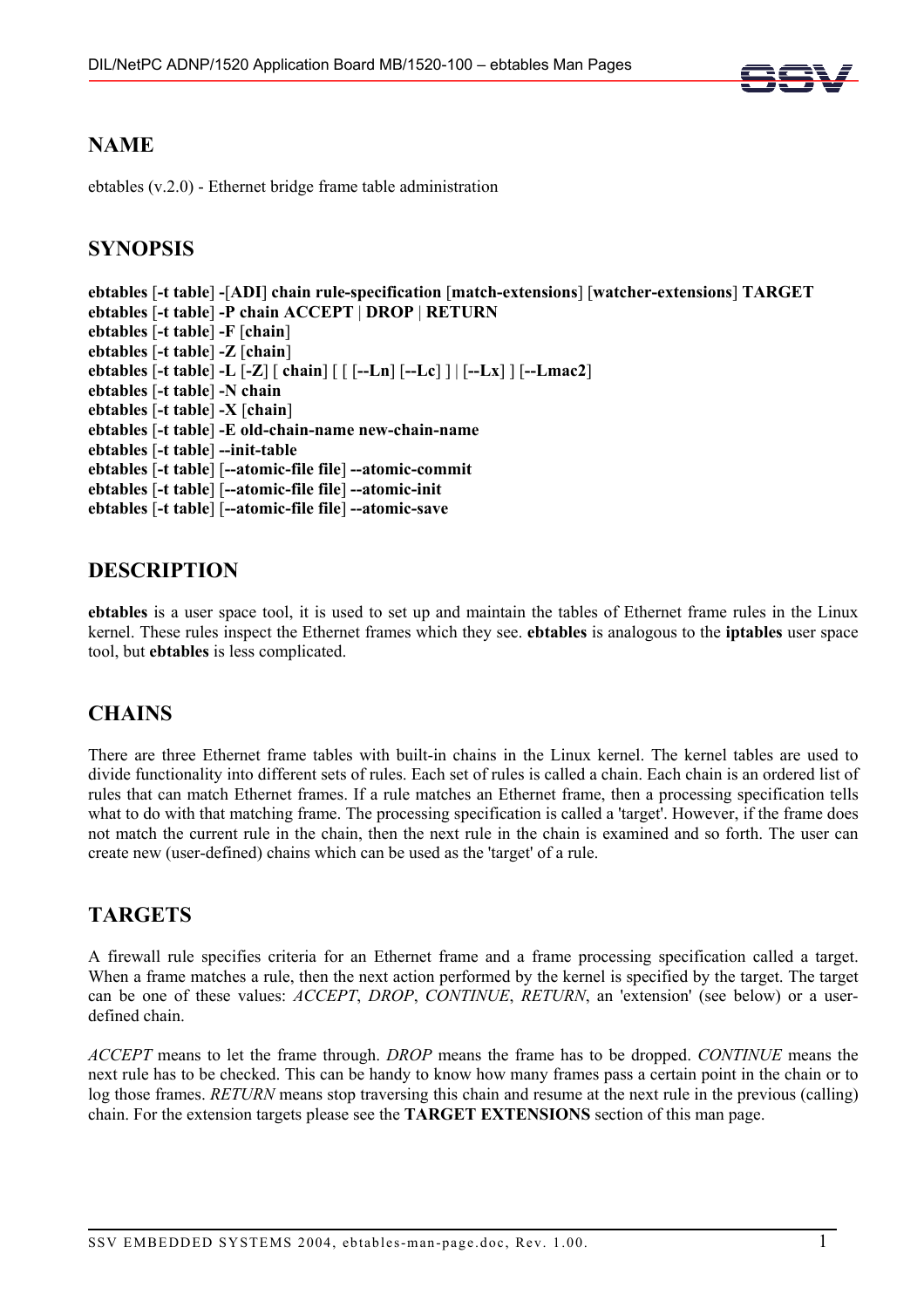

# **TABLES**

As stated earlier, there are three Ethernet frame tables in the Linux kernel. The tables are **filter**, **nat** and **broute**. Of these three tables, the filter table is the default table that the **ebtables** command operates on. If you are working with the filter table, then you can drop the '-t filter' argument to the ebtables command. However, you will need to provide the -t argument for the other two tables. The -t argument must be the first argument on the ebtables command line, if used.

# **-t, --table**

**filter**, is the default table and contains three built-in chains: **INPUT** (for frames destined for the bridge itself), **OUTPUT** (for locally-generated frames) and **FORWARD** (for frames being bridged).

**nat**, is used to change the mac addresses and contains three built-in chains: **PREROUTING** (for altering frames as soon as they come in), **OUTPUT** (for altering locally generated frames before they are bridged) and **POSTROUTING** (for altering frames as they are about to go out). A small note on the naming of chains POSTROUTING and PREROUTING: it would be more accurate to call them PREFORWARDING and POSTFORWARDING, but for all those who come from the **iptables** world to **ebtables** it is easier to have the same names.

**broute**, is used to make a brouter, it has one built-in chain: **BROUTING**. The targets **DROP** and **ACCEPT** have special meaning in the broute table. **DROP** actually means the frame has to be routed, while **ACCEPT** means the frame has to be bridged. The **BROUTING** chain is traversed very early. It is only traversed by frames entering on a bridge enslaved NIC that is in forwarding state. Normally those frames would be bridged, but you can decide otherwise here. The **redirect** target is very handy here.

# **EBTABLES COMMAND LINE ARGUMENTS**

After the initial ebtables -t, table command line argument, the remaining arguments can be divided into several different groups. These groups are commands, miscellaneous commands, rule-specifications, match-extensions, and watcher-extensions.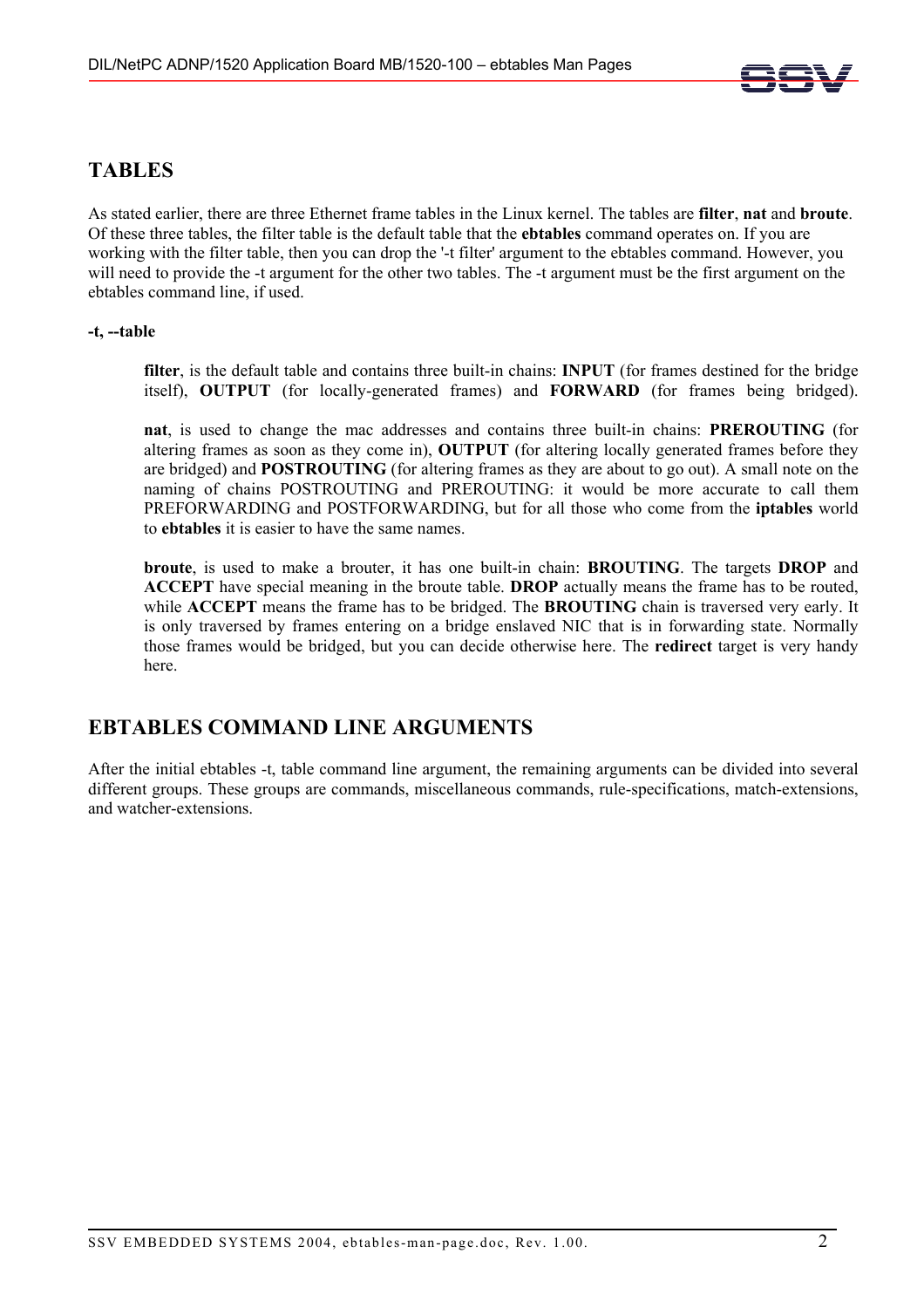

# **COMMANDS**

The ebtables command arguments specify the actions to perform on the table defined with the -t argument. If you do not use the -t argument to name a table, the commands apply to the default filter table. With the exception of both the **-Z** and **--atomic-file** commands, only one command may be used on the command line at a time.

### **-A, --append**

Append a rule to the end of the selected chain.

### **-D, --delete**

Delete the specified rule from the selected chain. There are two ways to use this command. The first is by specifying an interval of rule numbers to delete, syntax: start nr[:end\_nr]. Using negative numbers is allowed, for more details about using negative numbers, see the -I command. The second usage is by specifying the complete rule as it would have been specified when it was added.

### **-I, --insert**

Insert the specified rule into the selected chain at the specified rule number. If the current number of rules equals N, then the specified number can be between -N and N+1. For a positive number i, it holds that i and i-N-1 specify the same place in the chain where the rule should be inserted. The number 0 specifies the place past the last rule in the chain and using this number is therefore equivalent with using the -A command.

### **-P, --policy**

Set the policy for the chain to the given target. The policy can be **ACCEPT**, **DROP** or **RETURN**.

### **-F, --flush**

Flush the selected chain. If no chain is selected, then every chain will be flushed. Flushing the chain does not change the policy of the chain, however.

### **-Z, --zero**

Set the counters of the selected chain to zero. If no chain is selected, all the counters are set to zero. The **-Z** command can be used in conjunction with the **-L** command. When both the **-Z** and **-L** commands are used together in this way, the rule counters are printed on the screen before they are set to zero.

# **-L, --list**

List all rules in the selected chain. If no chain is selected, all chains are listed. The following three options change the output of the **-L** list command:

### **--Ln**

Places the rule number in front of every rule.

### **--Lc**

Shows the counters at the end of each rule displayed by the **-L** command. Both a frame counter (pcnt) and a byte counter (bcnt) are displayed.

### **--Lx**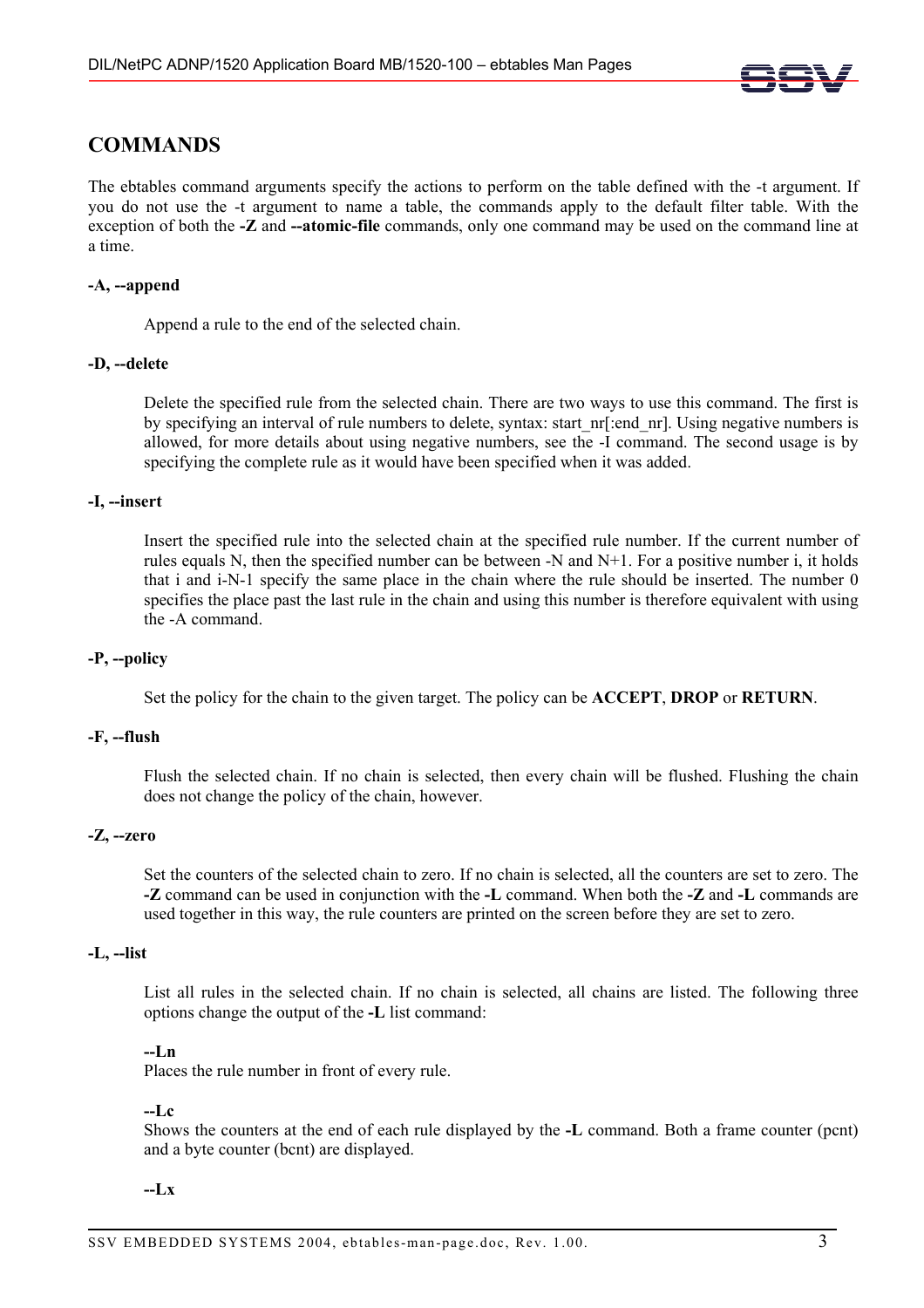

The output of the **--Lx** option may be used to create a set of **ebtables** commands. You may use this set of commands in an **ebtables** boot or reload script. For example the output could be used at system startup. The **--Lx** option is incompatible with both of the other **--Ln** and **--Lc** chain listing options.

### **--Lmac2**

Shows all MAC addresses with the same length, adding leading zeroes if necessary. The default representation omits zeroes in the addresses when they are not needed.

All necessary **ebtables** commands for making the current list of user-defined chains in the kernel and any commands issued by the user to rename the standard **ebtables** chains will be listed, when no chain name is supplied for the **-L** command while using the **--Lx** option.

### **-N, --new-chain**

Create a new user-defined chain with the given name. The number of user-defined chains is unlimited. A user-defined chain name has maximum length of 31 characters.

### **-X, --delete-chain**

Delete the specified user-defined chain. There must be no remaining references to the specified chain, otherwise **ebtables** will refuse to delete it. If no chain is specified, all user-defined chains that aren't referenced will be removed.

### **-E, --rename-chain**

Rename the specified chain to a new name. Besides renaming a user-defined chain, you may rename a standard chain name to a name that suits your taste. For example, if you like PREBRIDGING more than PREROUTING, then you can use the -E command to rename the PREROUTING chain. If you do rename one of the standard **ebtables** chain names, please be sure to mention this fact should you post a question on the **ebtables** mailing lists. It would be wise to use the standard name in your post. Renaming a standard **ebtables** chain in this fashion has no effect on the structure or function of the **ebtables** kernel table.

### **--init-table**

Replace the current table data by the initial table data.

### **--atomic-init**

Copy the kernel's initial data of the table to the specified file. This can be used as the first action, after which rules are added to the file. The file can be specified using the **--atomic-file** command or through the **EBTABLES** ATOMIC FILE environment variable.

### **--atomic-save**

Copy the kernel's current data of the table to the specified file. This can be used as the first action, after which rules are added to the file. The file can be specified using the **--atomic-file** command or through the *EBTABLES\_ATOMIC\_FILE* environment variable.

### **--atomic-commit**

Replace the kernel table data with the data contained in the specified file. This is a useful command that allows you to load all your rules of a certain table into the kernel at once, saving the kernel a lot of precious time and allowing atomic updates of the tables. The file which contains the table data is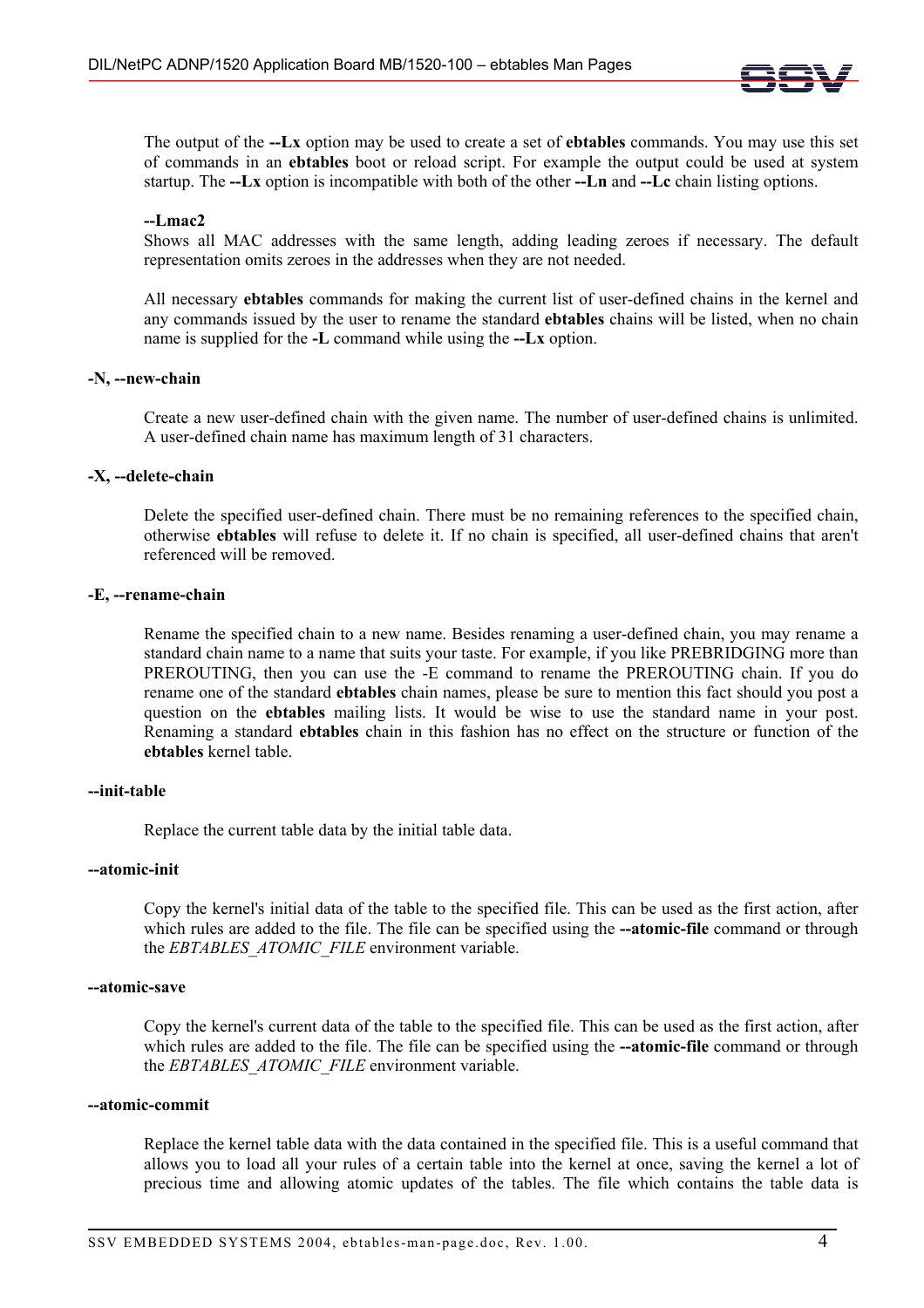

constructed by using either the **--atomic-init** or the **--atomic-save** command to generate a starting file. After that, using the **--atomic-file** command when constructing rules or setting the *EBTABLES\_ATOMIC\_FILE* environment variable allows you to extend the file and build the complete table before committing it to the kernel.

# **--atomic-file -Z**

The counters stored in a file with, say, **--atomic-init** can be optionally zeroed by supplying the **-Z** command. You may also zero the counters by setting the *EBTABLES\_ATOMIC\_FILE* environment variable.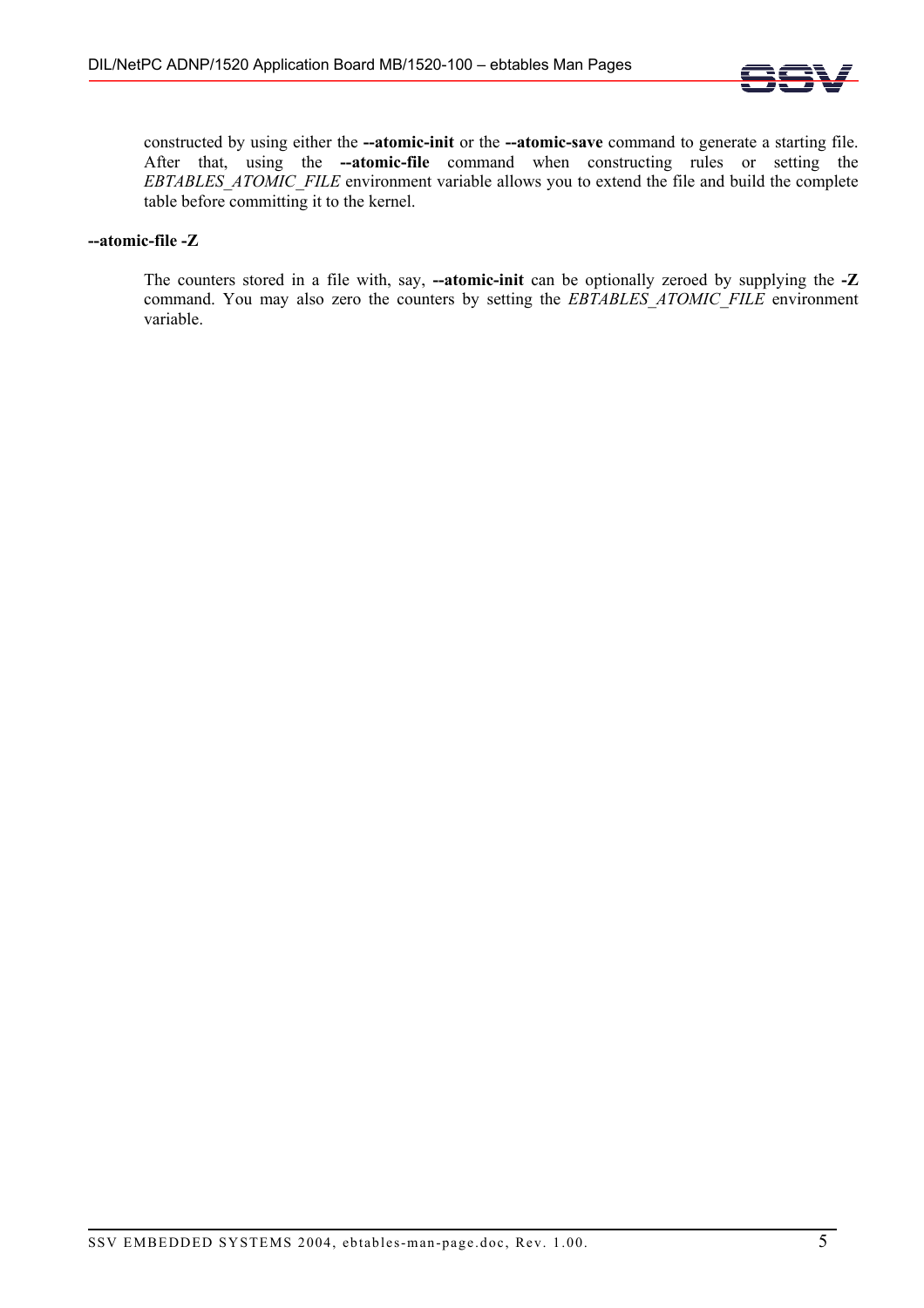

# **MISCELLANOUS COMMANDS**

# **-V, --version**

Show the version of the ebtables user space program.

### **-h, --help**

Give a brief description of the command syntax. Here you can also specify names of extensions and **ebtables** will try to write help about those extensions. E.g. ebtables -h snat log ip arp. Specify *list* extensions to list all extensions supported by the userspace utility.

# **-j, --jump** *target*

The target of the rule. This is one of the following values: **ACCEPT**, **DROP**, **CONTINUE**, **RETURN**, a target extension (see **TARGET EXTENSIONS**) or a user-defined chain name.

### **--atomic-file file**

Let the command operate on the specified file. The data of the table to operate on will be extracted from the file and the result of the operation will be saved back into the file. If specified, this option should come before the command specification. An alternative that should be preferred, is setting the *EBTABLES\_ATOMIC\_FILE* environment variable.

# **-M, --modprobe program**

When talking to the kernel, use this program to try to automatically load missing kernel modules.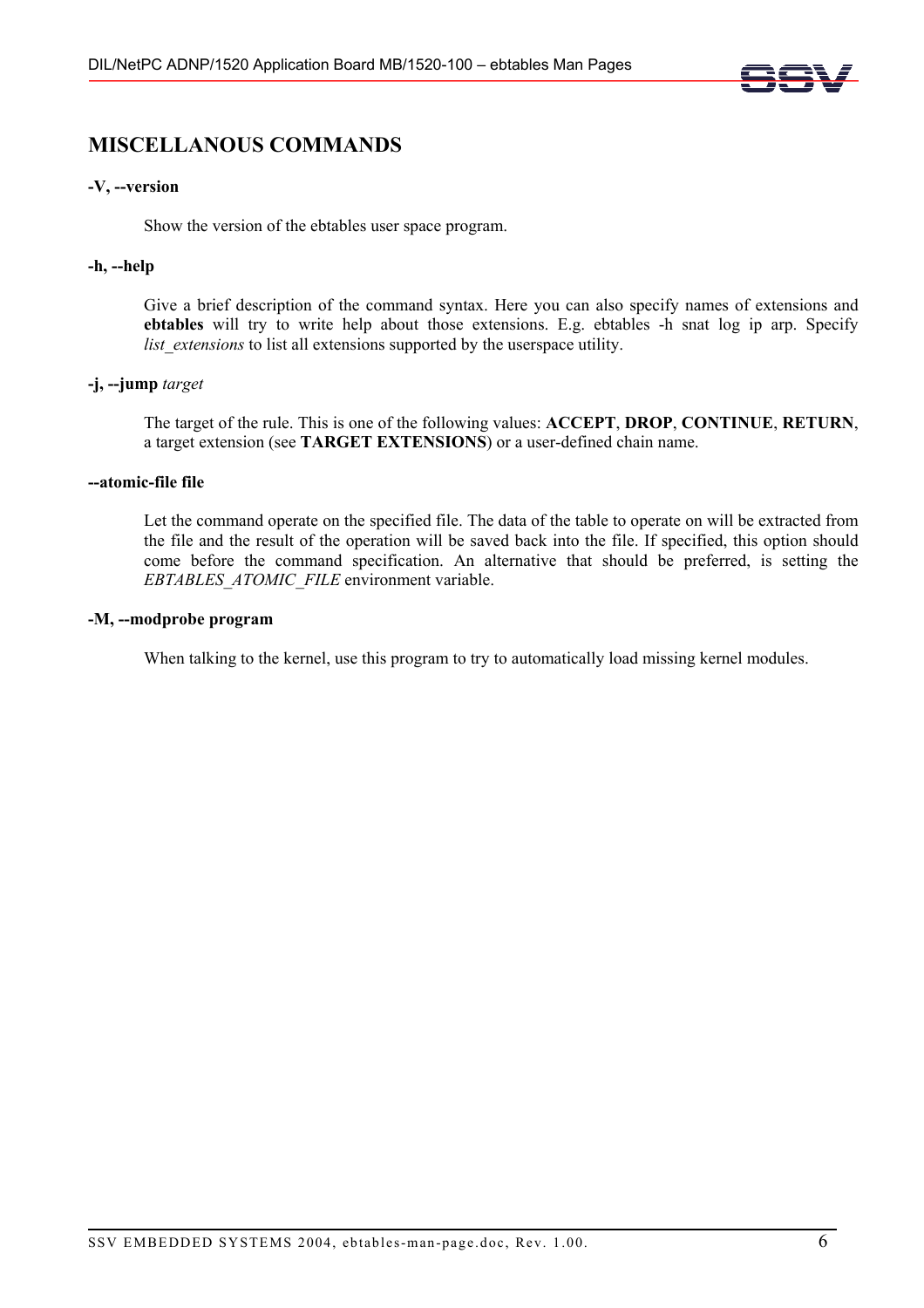

# **RULE-SPECIFICATIONS**

The following command line arguments make up a rule specification (as used in the add and delete commands). A "!" option before the specification inverts the test for that specification. Apart from these standard rule specifications there are some other command line arguments of interest. See both the **MATCH-EXTENSIONS** and the **WATCHER-EXTENSION(S)** below.

### **-p, --protocol** [!] *protocol*

The protocol that was responsible for creating the frame. This can be a hexadecimal number, above *0x0600*, a name (e.g. *ARP* ) or **LENGTH**. The protocol field of the Ethernet frame can be used to denote the length of the header (802.2/802.3 networks). When the value of that field is below (or equals) *0x0600*, the value equals the size of the header and shouldn't be used as a protocol number. Instead, all frames where the protocol field is used as the length field are assumed to be of the same 'protocol'. The protocol name used in **ebtables** for these frames is **LENGTH**.

The file **/etc/ethertypes** can be used to show readable characters instead of hexadecimal numbers for the protocols. For example, *0x0800* will be represented by *IPV4*. The use of this file is not case sensitive. See that file for more information. The flag --proto is an alias for this option.

**-i, --in-interface** [!] *name*

The interface via which a frame is received (for the **INPUT**, **FORWARD**, **PREROUTING** and **BROUTING** chains). The flag **--in-if** is an alias for this option.

### **--logical-in** [!] *name*

The (logical) bridge interface via which a frame is received (for the **INPUT**, **FORWARD**, **PREROUTING** and **BROUTING** chains).

### **-o, --out-interface** [!] *name*

The interface via which a frame is going to be sent (for the **OUTPUT**, **FORWARD** and **POSTROUTING** chains). The flag **--out-if** is an alias for this option.

### **--logical-out** [!] *name*

The (logical) bridge interface via which a frame is going to be sent (for the **OUTPUT**, **FORWARD** and **POSTROUTING** chains).

### **-s, --source** [!] *address*[/*mask*]

The source mac address. Both mask and address are written as 6 hexadecimal numbers separated by colons. Alternatively one can specify Unicast, Multicast, Broadcast or BGA (Bridge Group Address). **Unicast** = 00:00:00:00:00:00/01:00:00:00:00:00, **Multicast** = 01:00:00:00:00:00/01:00:00:00:00:00, **Broadcast** = ff:ff:ff:ff:ff:ff/ff:ff:ff:ff:ff:ff or **BGA** = 01:80:c2:00:00:00/ff:ff:ff:ff:ff:ff.

Note that a broadcast address will also match the multicast specification. The flag **--src** is an alias for this option.

# **-d, --destination** [!] *address*[/*mask*]

The destination mac address. See -s (above) for more details. The flag **--dst** is an alias for this option.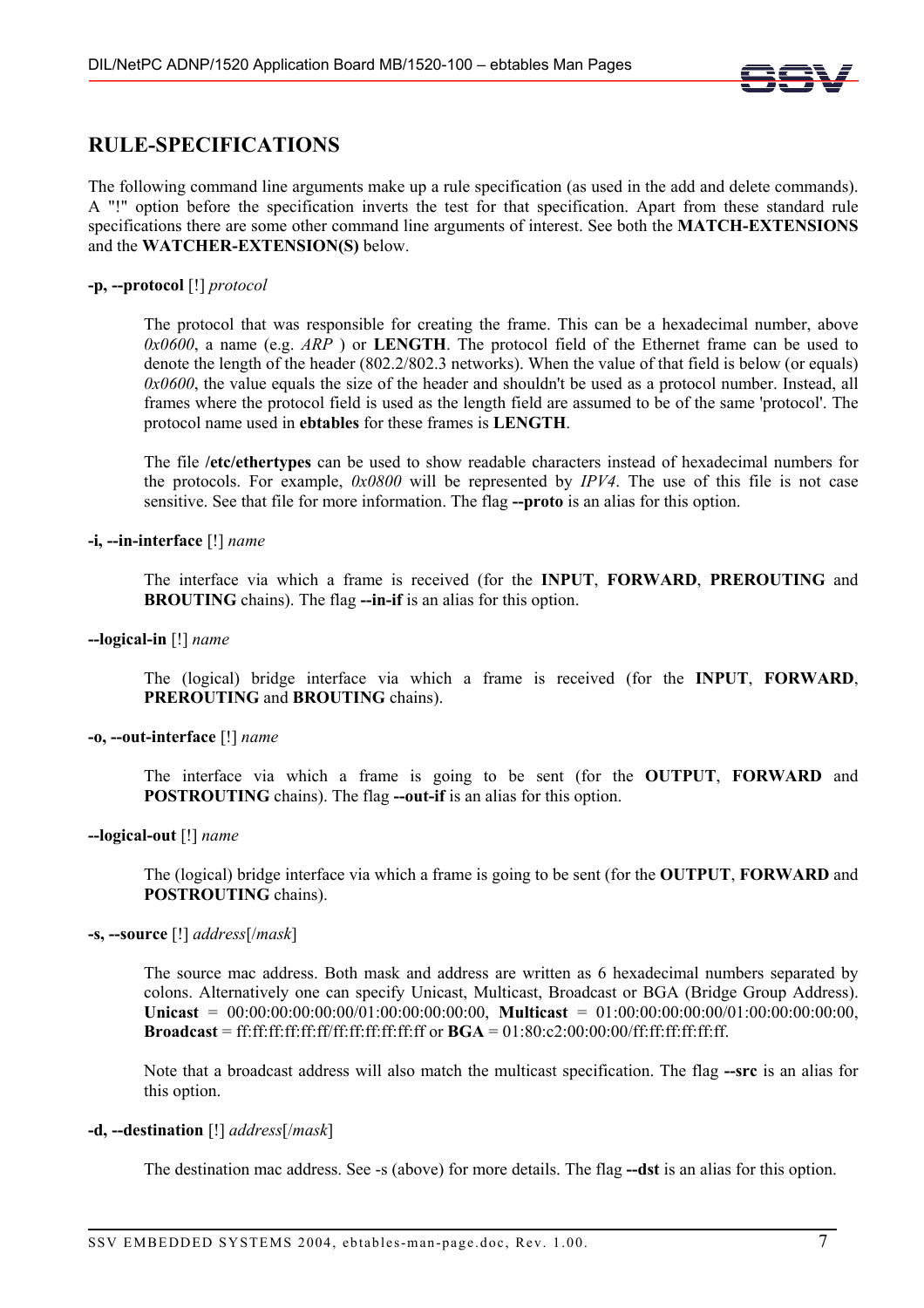

# **MATCH-EXTENSIONS**

**ebtables** extensions are precompiled into the userspace tool. So there is no need to explicitly load them with a m option like in **iptables**. However, these extensions deal with functionality supported by supplemental kernel modules.

# **802.3**

Specify 802.3 DSAP/SSAP fields or SNAP type. The protocol must be specified as **LENGTH** (see **protocol**  above).

# **--802\_3-sap** [!] *sap*

DSAP and SSAP are two one byte 802.3 fields. The bytes are always equal, so only one byte (hexadecimal) is needed as an argument.

**--802\_3-type** [!] *type*

If the 802.3 DSAP and SSAP values are 0xaa then the SNAP type field must be consulted to determine the payload protocol. This is a two byte (hexadecimal) argument. Only 802.3 frames with DSAP/SSAP 0xaa are checked for type.

### **among**

Match a MAC address or MAC/IP address pair versus a list of MAC addresses and MAC/IP address pairs. A list entry has the following format: xx:xx:xx:xx:xx:xx:xx|=ip.ip.ip.jp][,]. Multiple list entries are separated by a comma, specifying an IP address corresponding to the MAC address is optional. Multiple MAC/IP address pairs with the same MAC address but different IP address (and vice versa) can be specified. If the MAC address doesn't match any entry from the list, the frame doesn't match the rule (unless '!' was used).

### **--among-dst** [!] *list*

Compare the MAC destination to the given list. If the Ethernet frame has type **IPv4** or **ARP**, then comparison with MAC/IP destination address pairs from the list is possible.

### **--among-src** [!] *list*

Compare the MAC source to the given list. If the Ethernet frame has type **IPv4** or **ARP**, then comparison with MAC/IP source address pairs from the list is possible.

# **arp**

Specify arp fields. The protocol must be specified as **ARP** or **RARP**.

### **--arp-opcode** [!] *opcode*

The (r)arp opcode (decimal or a string, for more details see **ebtables -h arp**).

# **--arp-htype** [!] *hardware type*

The hardware type, this can be a decimal or the string "Ethernet". This is normally Ethernet (value 1).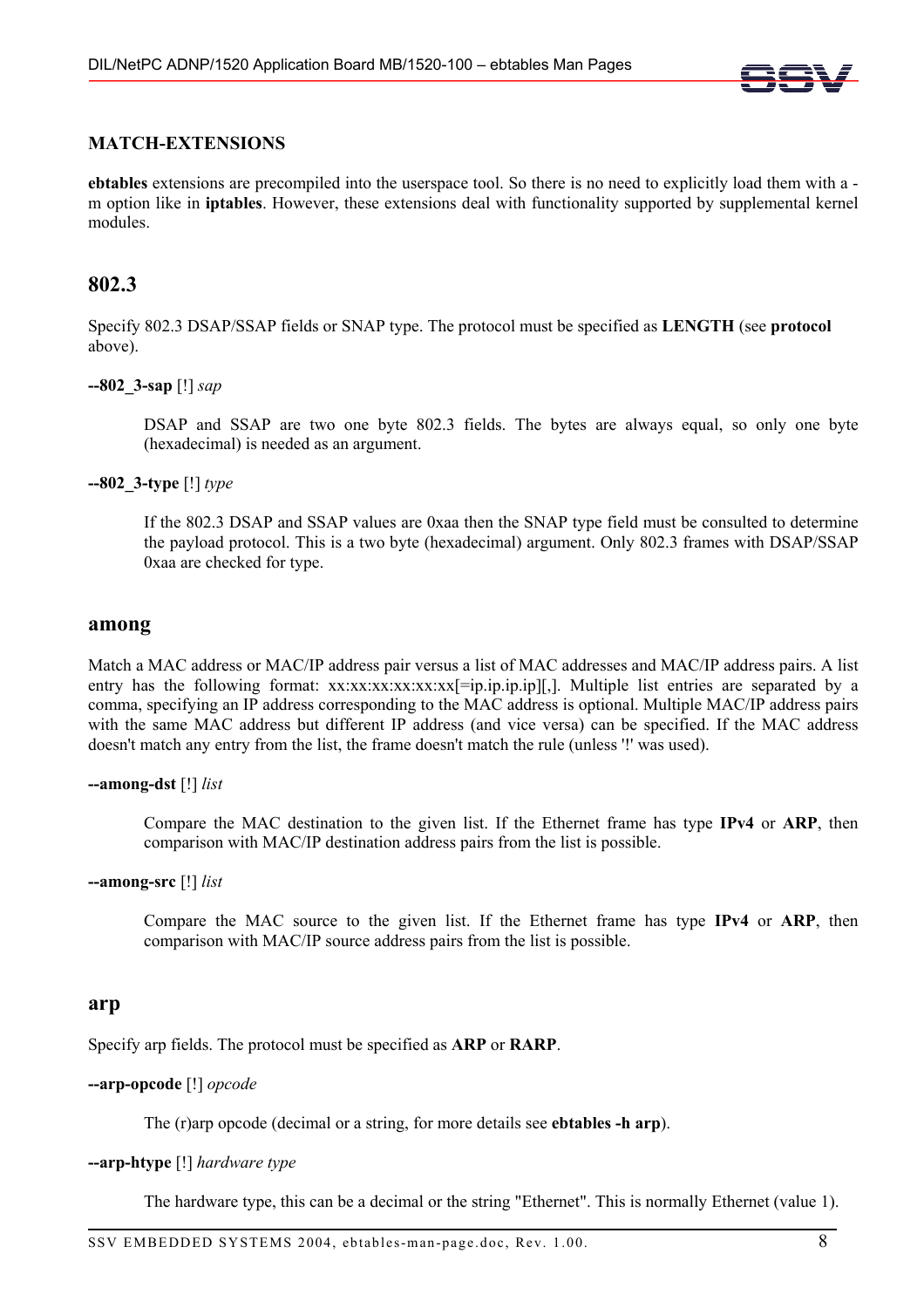

# **--arp-ptype** [!] *protocol type*

The protocol type for which the (r)arp is used (hexadecimal or the string "IPv4"). This is normally IPv4 (0x0800).

# **--arp-ip-src** [!] *address*[/*mask*]

The ARP IP source address specification.

# **--arp-ip-dst** [!] *address*[/*mask*]

The ARP IP destination address specification.

# **--arp-mac-src** [!] *address*[/*mask*]

The ARP MAC source address specification.

# **--arp-mac-dst** [!] *address*[/*mask*]

The ARP MAC destination address specification.

# **ip**

Specify ip fields. The protocol must be specified as **IPv4**.

# **--ip-source** [!] *address*[/*mask*]

The source ip address. The flag **--ip-src** is an alias for this option.

# **--ip-destination** [!] *address*[/*mask*]

The destination ip address. The flag **--ip-dst** is an alias for this option.

# **--ip-tos** [!] *tos*

The ip type of service, in hexadecimal numbers. **IPv4**.

# **--ip-protocol** [!] *protocol*

The ip protocol. The flag **--ip-proto** is an alias for this option.

# **--ip-source-port** [!] *port*[:*port*]

The source port or port range for the ip protocols 6 (TCP) and 17 (UDP). If the first port is omitted, "0" is assumed; if the last is omitted, "65535" is assumed. The flag **--ip-sport** is an alias for this option.

# **--ip-destination-port** [!] *port*[:*port*]

The destination port or port range for ip protocols 6 (TCP) and 17 (UDP). The flag **--ip-dport** is an alias for this option.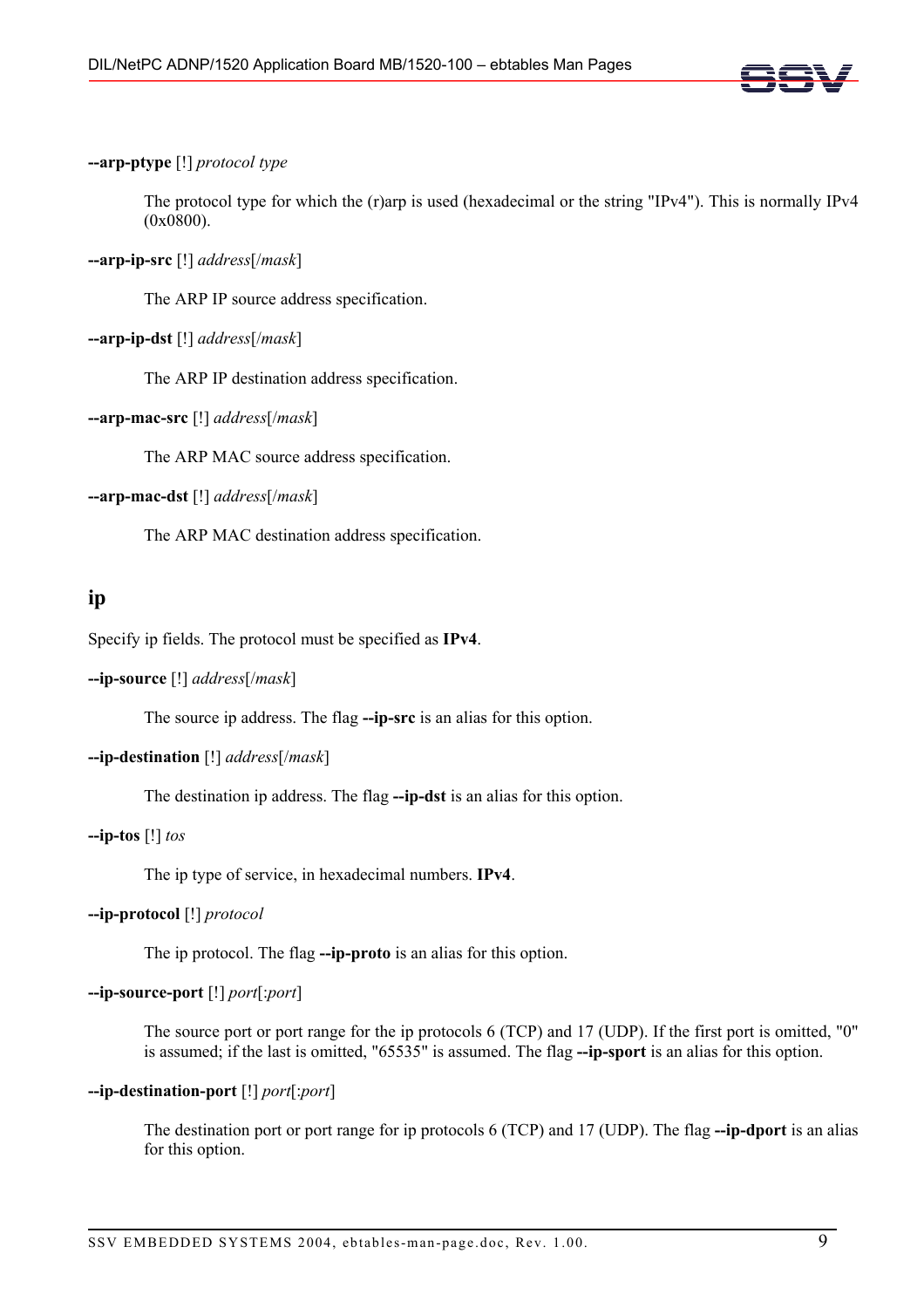

# **limit**

Matches at a limited rate using a token bucket filter. A rule using this extension will match until this limit is reached (unless the '!' flag is used). It can be used in combination with the log watcher to give limited logging, for example. The usage/implementation is completely similar to that of the iptables limit match.

# **--limit** *rate*

Maximum average matching rate: specified as a number, with an optional

### **--limit-burst** *number*

Maximum initial number of packets to match: this number gets recharged by one every time the limit specified above is not reached, up to this number; the default is 5.

# **mark\_m**

# **--mark** [!] [*value*][/*mask*]

Matches frames with the given unsigned mark value. If a mark value and mask is specified, the logical AND of the mark value of the frame and the user-specified mask is taken before comparing it with the user-specified mark value. If only a mask is specified (start with '/') the logical AND of the mark value of the frame and the user-specified mark is taken and the result is compared with zero.

# **pkttype**

# **--pkttype-type** [!] *type*

Matches on the Ethernet "class" of the frame, which is determined by the generic networking code. Possible values: broadcast (MAC destination is broadcast address), multicast (MAC destination is multicast address), host (MAC destination is the receiving network device) or other host (none of the above).

# **stp**

Specify stp BPDU (bridge protocol data unit) fields. The destination address must be specified as the bridge group address (BGA).

### **--stp-type** [!] *type*

The BPDU type (0-255), special recognized types: **config**: configuration BPDU (=0) and **tcn**: topology change notification BPDU (=128).

# **--stp-flags** [!] *flag*

The BPDU flag (0-255), special recognized flags: **topology-change**: the topology change flag (=1) **topology-change-ack**: the topology change acknowledgement flag (=128).

**--stp-root-prio** [!] [*prio*][:*prio*]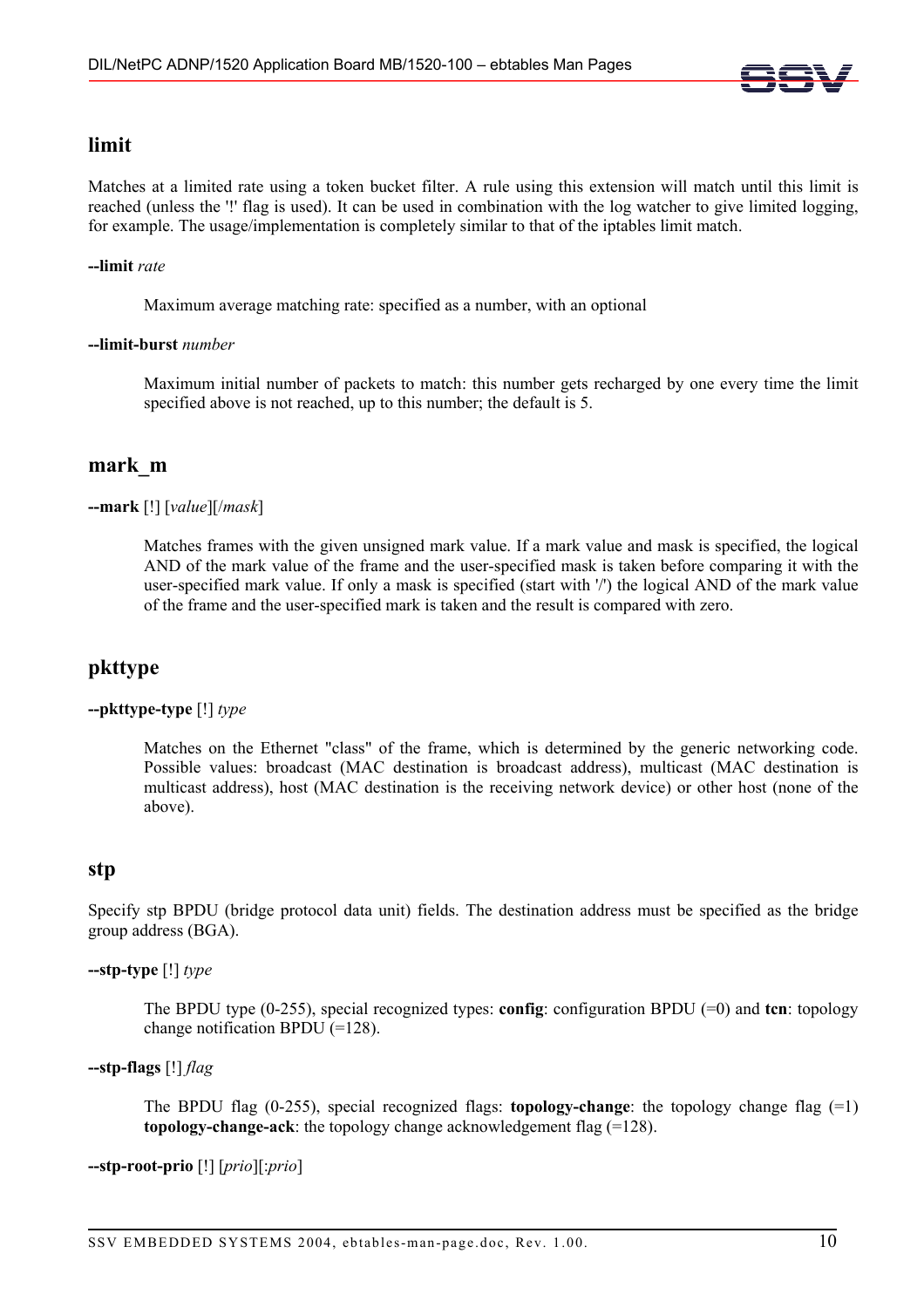

The root priority (0-65535) range.

# **--stp-root-addr** [!] [*address*][/*mask*]

The root mac address, see the option **-s** for more details.

# **--stp-root-cost** [!] [*cost*][:*cost*]

The root path cost (0-4294967295) range.

# **--stp-sender-prio** [!] [*prio*][:*prio*]

The BPDU's sender priority (0-65535) range.

# **--stp-sender-addr** [!] [*address*][/*mask*]

The BPDU's sender mac address, see the option **-s** for more details.

# **--stp-port** [!] [*port*][:*port*]

The port identifier (0-65535) range.

# **--stp-msg-age** [!] [*age*][:*age*]

The message age timer (0-65535) range.

# **--stp-max-age** [!] [*age*][:*age*]

The max age timer (0-65535) range.

# **--stp-hello-time** [!] [*time*][:*time*]

The hello time timer (0-65535) range.

# **--stp-forward-delay** [!] [*delay*][:*delay*]

The forward delay timer (0-65535) range.

# **vlan**

Specify 802.1Q Tag Control Information fields. The protocol must be specified as **802\_1Q** (0x8100).

# **--vlan-id** [!] *id*

The VLAN identifier field (VID). Decimal number from 0 to 4095.

# **--vlan-prio** [!] *prio*

The user priority field. Decimal number from 0 to 7. The VID should be set to 0 ("null VID") or unspecified (for this case the VID is deliberately set to 0).

# **--vlan-encap** [!] *type*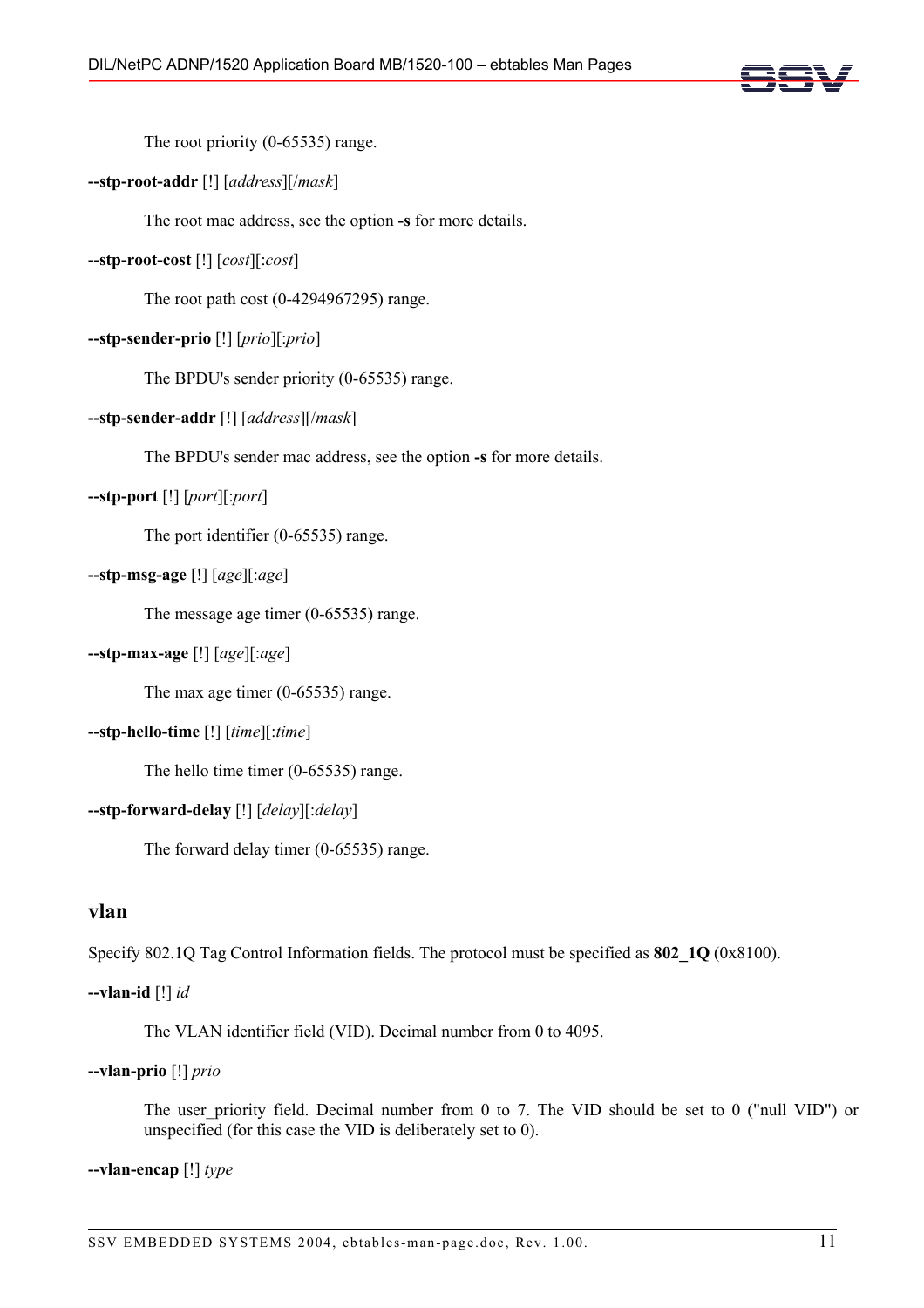

The encapsulated Ethernet frame type/length. Specified as hexadecimal number from 0x0000 to 0xFFFF or as a symbolic name from **/etc/ethertypes**.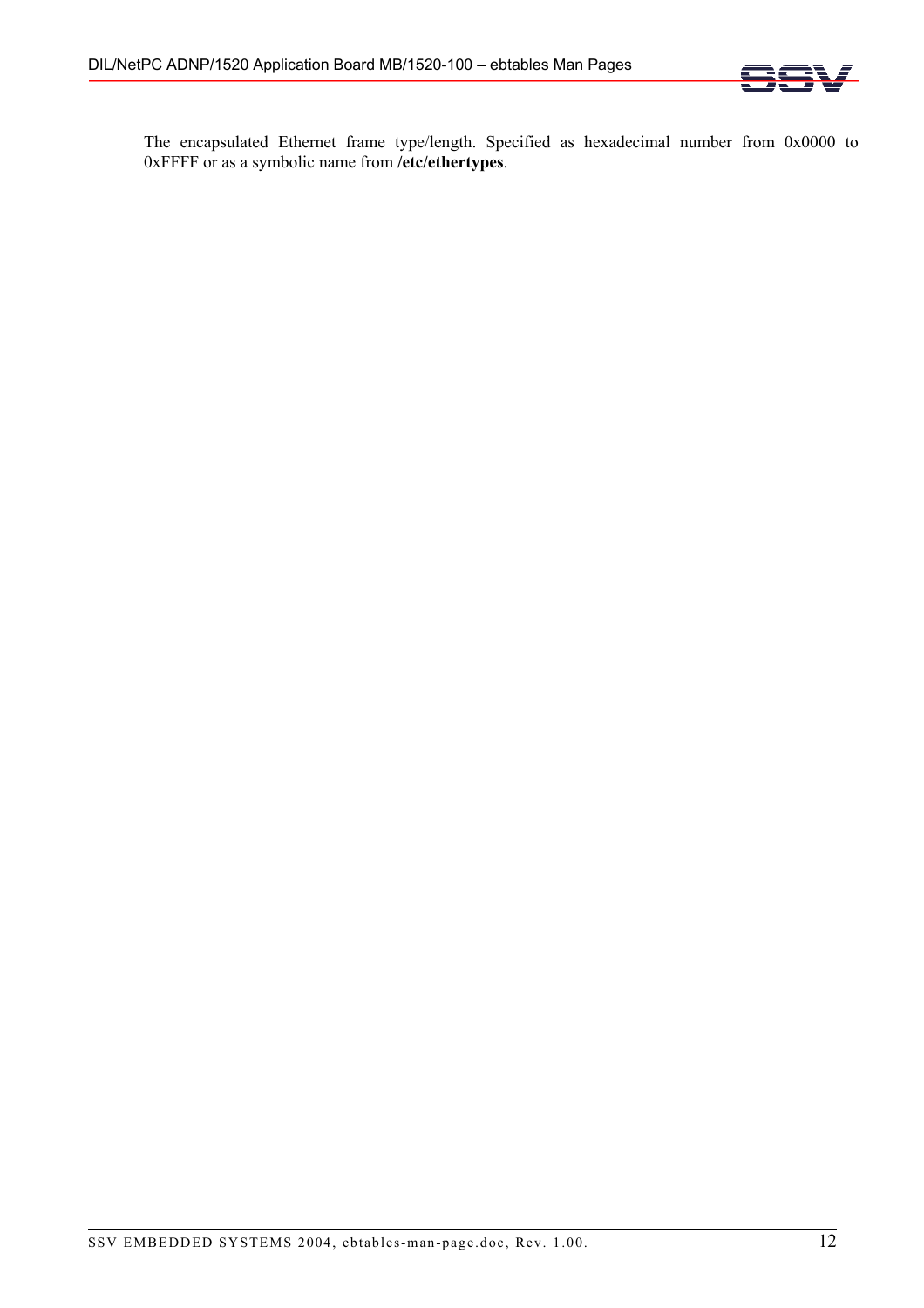

# **WATCHER-EXTENSION(S)**

Watchers are things that only look at frames passing by. These watchers only see the frame if the frame matches the rule.

# **log**

The fact that the log module is a watcher lets us log stuff while giving a target by choice. Note that the log module therefore is not a target.

# **--log**

Use this if you won't specify any other log options, so if you want to use the default settings: logprefix="", no arp logging, no ip logging, log-level=info.

# **--log-level** *level*

defines the logging level. For the possible values: ebtables -h log. The default level is *info*.

# **--log-prefix** *text*

defines the prefix to be printed before the logging information.

# **--log-ip**

will log the ip information when a frame made by the ip protocol matches the rule. The default is no ip information logging.

# **--log-arp**

will log the (r)arp information when a frame made by the (r)arp protocols matches the rule. The default is no (r)arp information logging.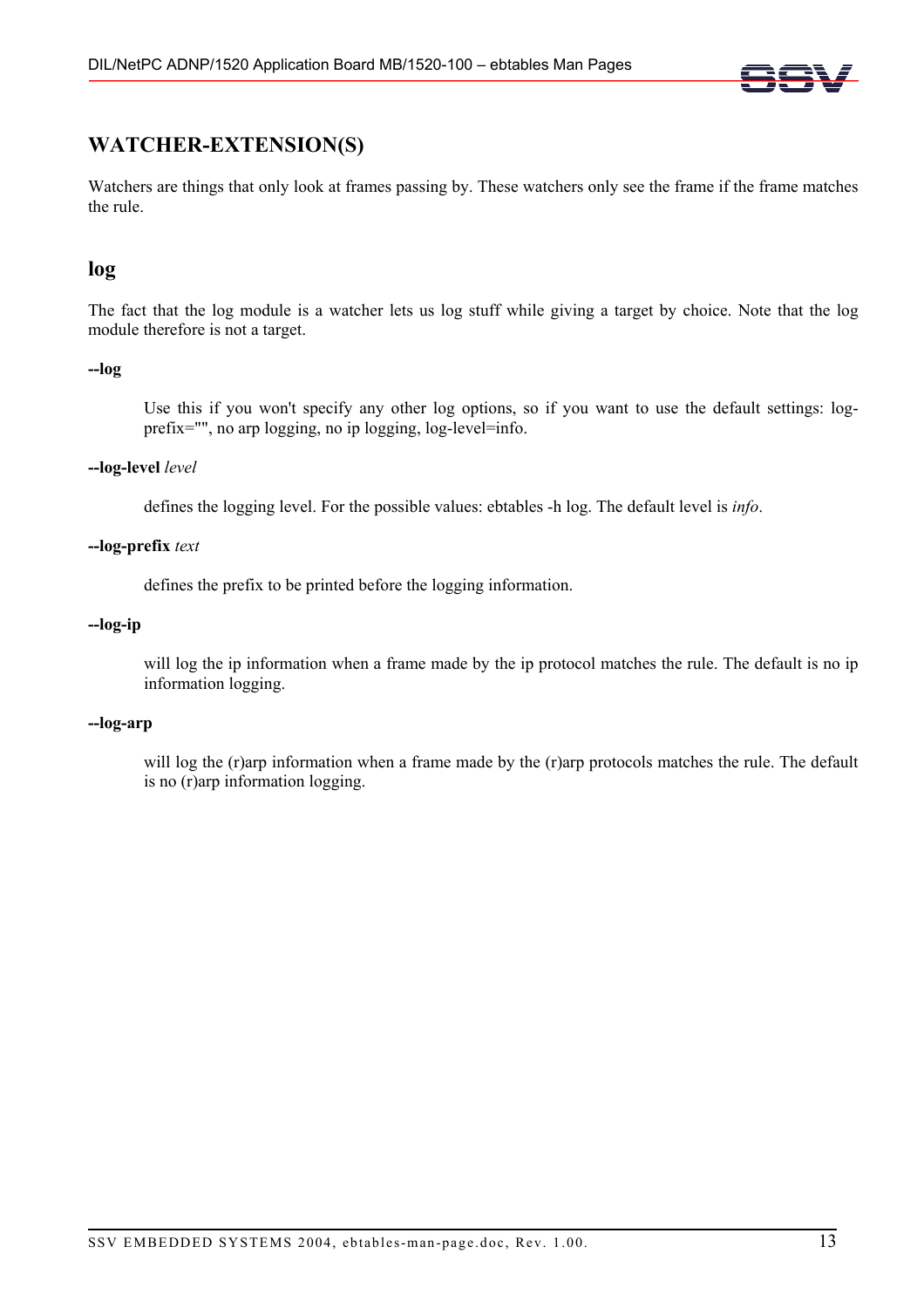

# **TARGET EXTENSIONS**

# **arpreply**

The **arpreply** target can be used in the **PREROUTING** chain of the **nat** table. If this target sees an arp request it will automatically reply with an arp reply. The used MAC address for the reply can be specified. When the arp message is not an arp request, it is ignored by this target.

# **--arpreply-mac** *address*

Specifies the MAC address to reply with: the Ethernet source MAC and the ARP payload source MAC will be filled in with this address.

### **--arpreply-target** *target*

Specifies the standard target. After sending the arp reply, the rule still has to give a standard target so **ebtables** knows what to do. The default target is DROP.

# **dnat**

The **dnat** target can only be used in the **BROUTING** chain of the **broute** table and the **PREROUTING** and **OUTPUT** chains of the **nat** table. It specifies that the destination mac address has to be changed.

### **--to-destination** *address*

The flag **--to-dst** is an alias for this option.

### **--dnat-target** *target*

Specifies the standard target. After doing the dnat, the rule still has to give a standard target so **ebtables** knows what to do. The default target is ACCEPT. Making it CONTINUE could let you use multiple target extensions on the same frame. Making it DROP only makes sense in the BROUTING chain but using the redirect target is more logical there. RETURN is also allowed. Note that using RETURN in a base chain is not allowed.

# **mark**

The mark target can be used in every chain of every table. It is possible to use the marking of a frame/packet in both ebtables and iptables, if the br-nf code is compiled into the kernel. Both put the marking at the same place. So, you can consider this fact as a feature, or as something to watch out for.

### **--set-mark** *value*

Mark the frame with the specified unsigned value.

### **--mark-target** *target*

Specifies the standard target. After marking the frame, the rule still has to give a standard target so **ebtables** knows what to do. The default target is ACCEPT. Making it CONTINUE can let you do other things with the frame in other rules of the chain.